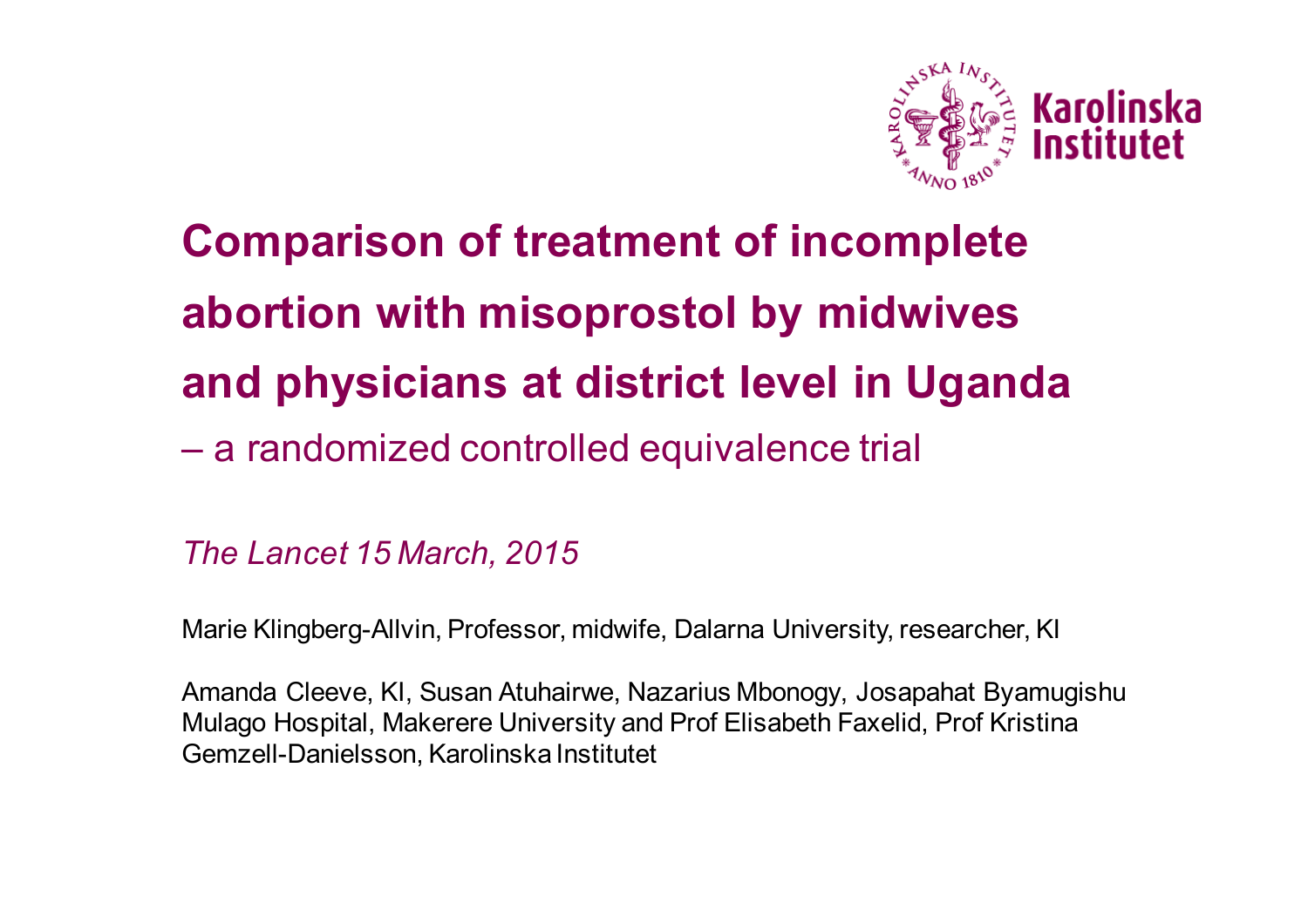## **Background**



#### **Post abortion care (PAC)**

§Emergency treatment of complications of unsafe and spontaneous abortion

•Misoprostol - safe and effective for treatment of incomplete abortion ≤12 gestational age

### **Task shifting/sharing**

■Shortages of physicians - limited access to safe PAC

•Induced abortion provided by midwives using MVA  $*$  and medical abortion\*\* has shown to be equally effective as provided by physician

\* Warriner, 2006 \*\* Warriner et al, 2011, Kopp-Kallner et al, 2014,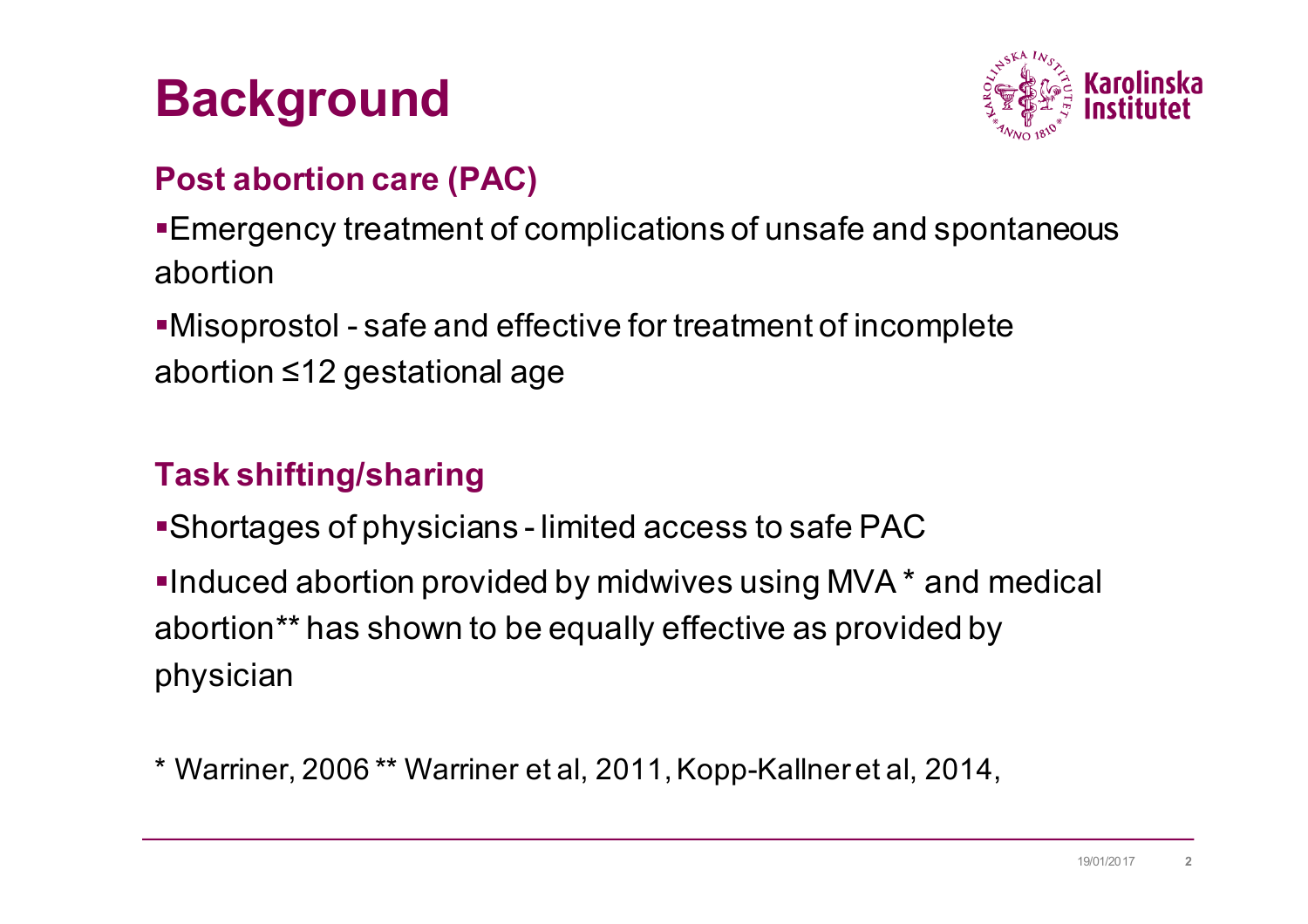# **Background Uganda**



- Low income country in East Africa restrictive abortion law
- TFR 6.3

§

- Contraceptive prevalence rate: 23%
- Unintended pregnancies: 56%
- MMR 438/1000 live births
- **Abortion complications are common**
- Physicians are main providers of PAC using surgery and midwives informal providers \*
- Health care workers in Africa shortages and unequal distribution
- Limited access to post abortion care (PAC)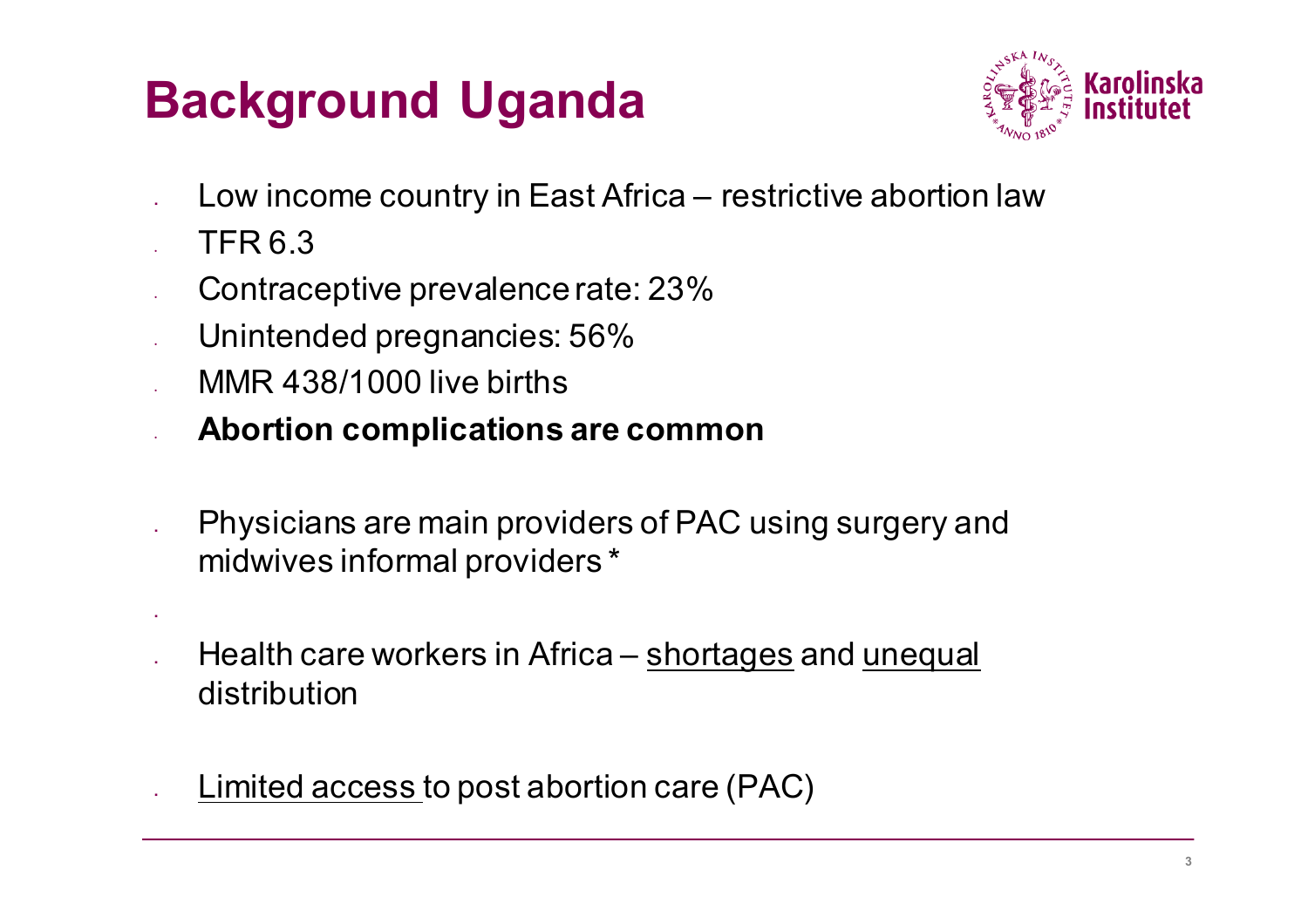

## **Objective**

**Misoprostol** is established for the treatment of incomplete abortion but has not been systematically evaluated when provided by midwives at district level in a low resource setting.

**To investigate** the effectiveness and safety of midwives diagnosing and treating incomplete abortion with misoprostol, compared with physicians.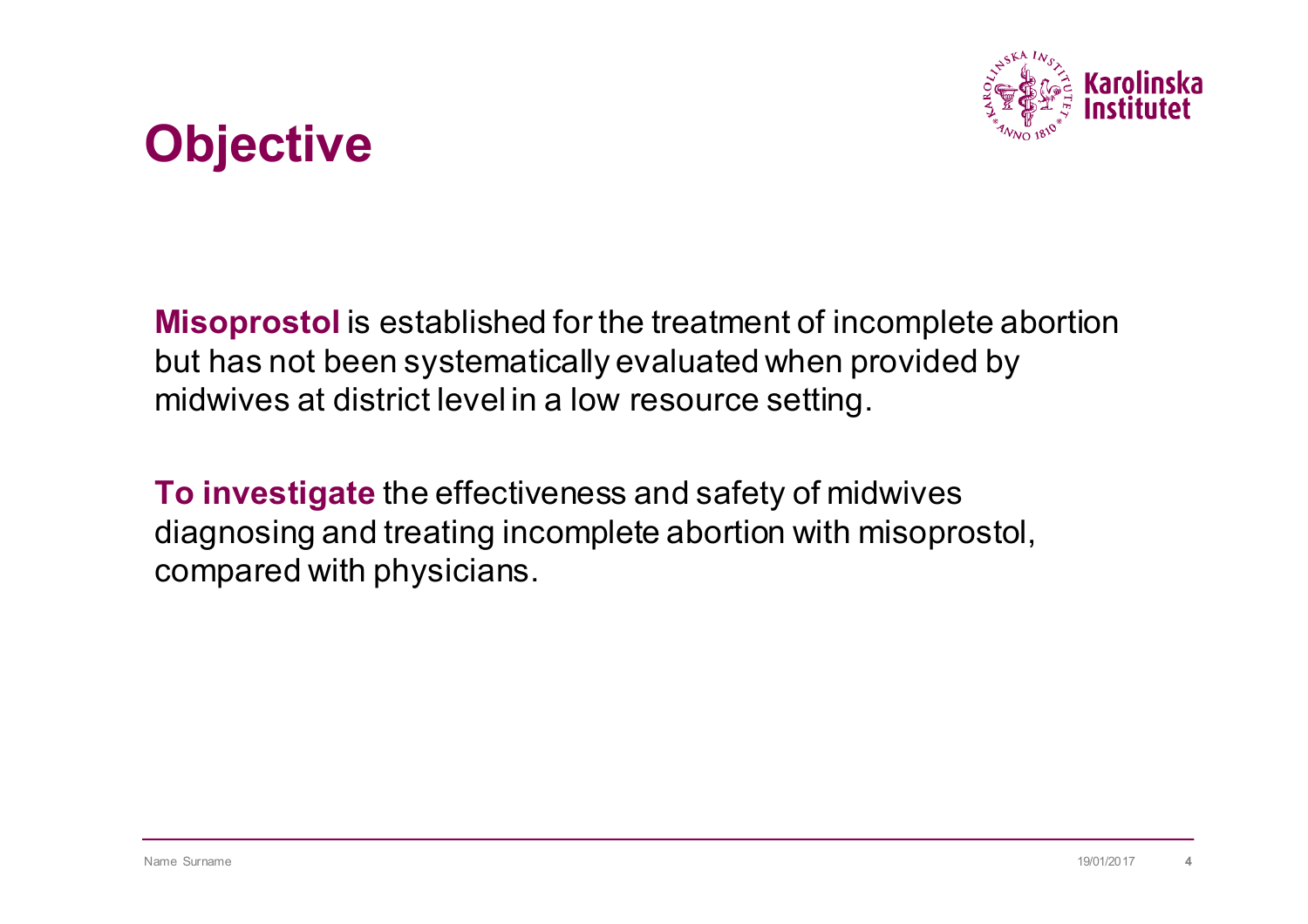## **Design and method**

**A randomised controlled equivalence trial** was carried out at district level at six facilities in Uganda.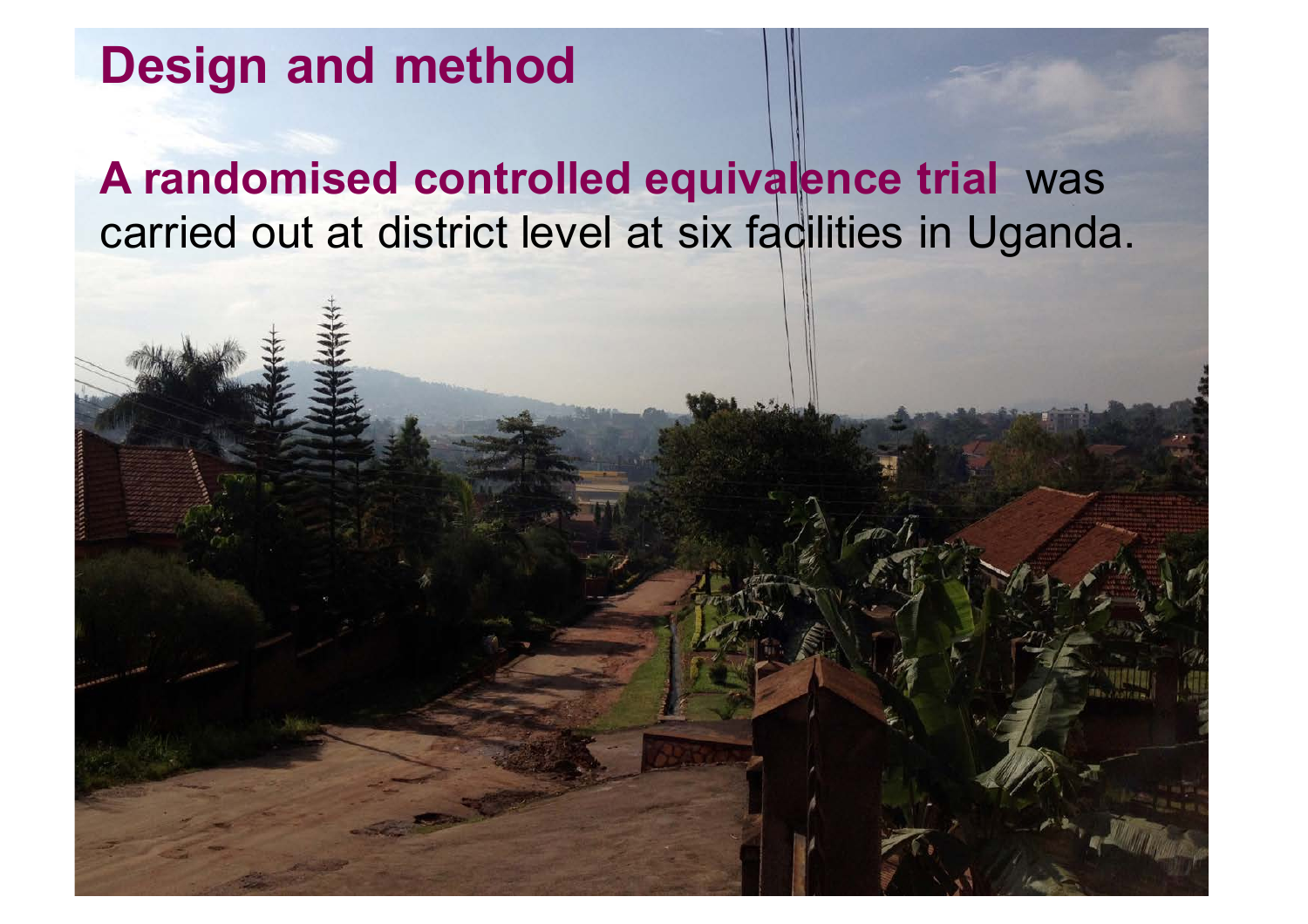## **Participants and procedure**



**Inclusion criteria**: Women with first trimester incomplete abortion ≤12 weeks of gestation

**Randomisation:** Eligible women randomly allocated to be diagnosed and treated for incomplete abortion with misoprostol by a physician or a midwife (intervention).

**Follow up 14-28 days**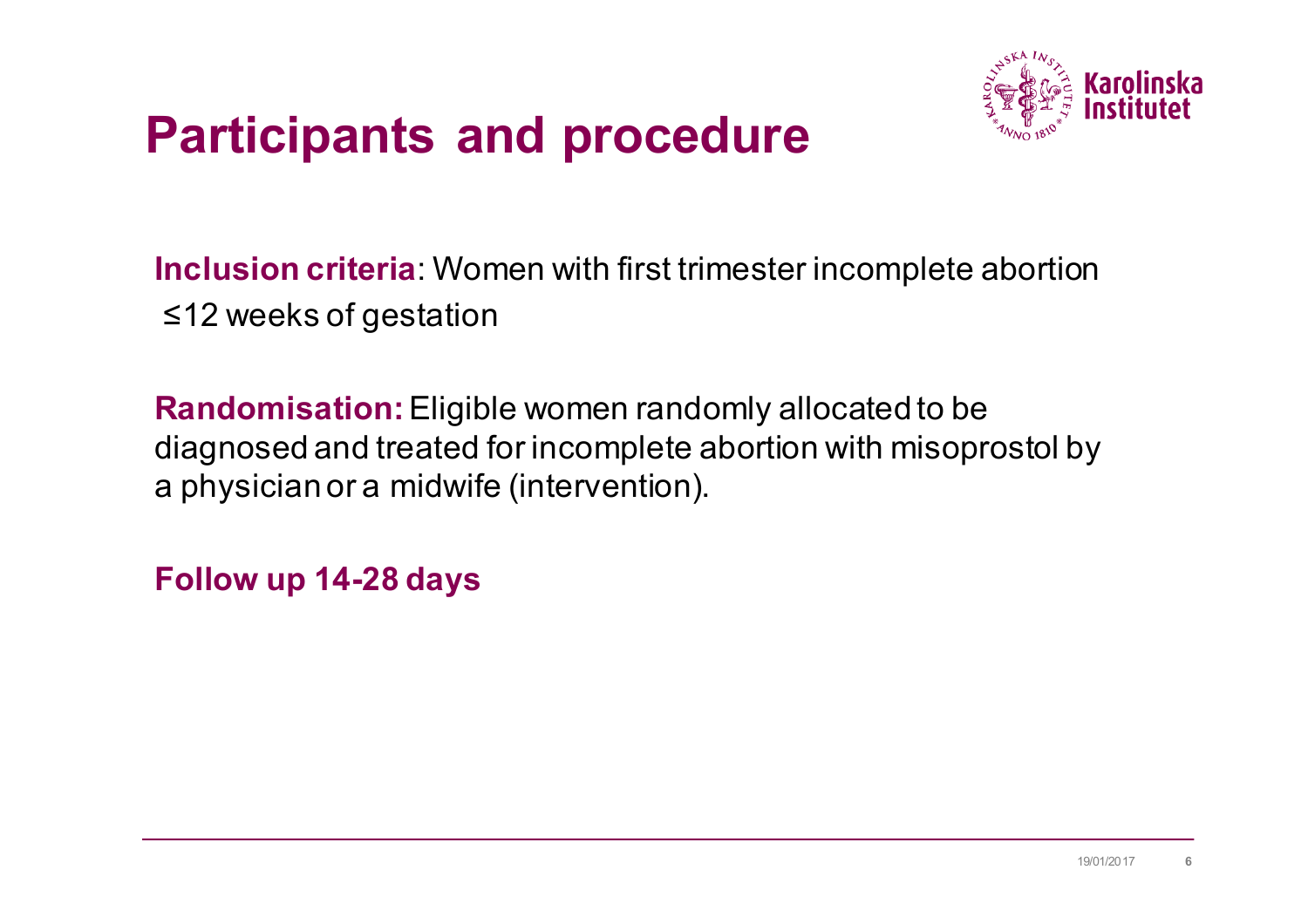

### **Primary outcome and measurements**

**Complete abortion** not requiring surgical intervention 14 days + 2 weeks (within 14 to 28 days*)*, following initial treatment.

**Analysis** of the primary outcome was performed on the perprotocol population, using a generalized linear mixed effects model.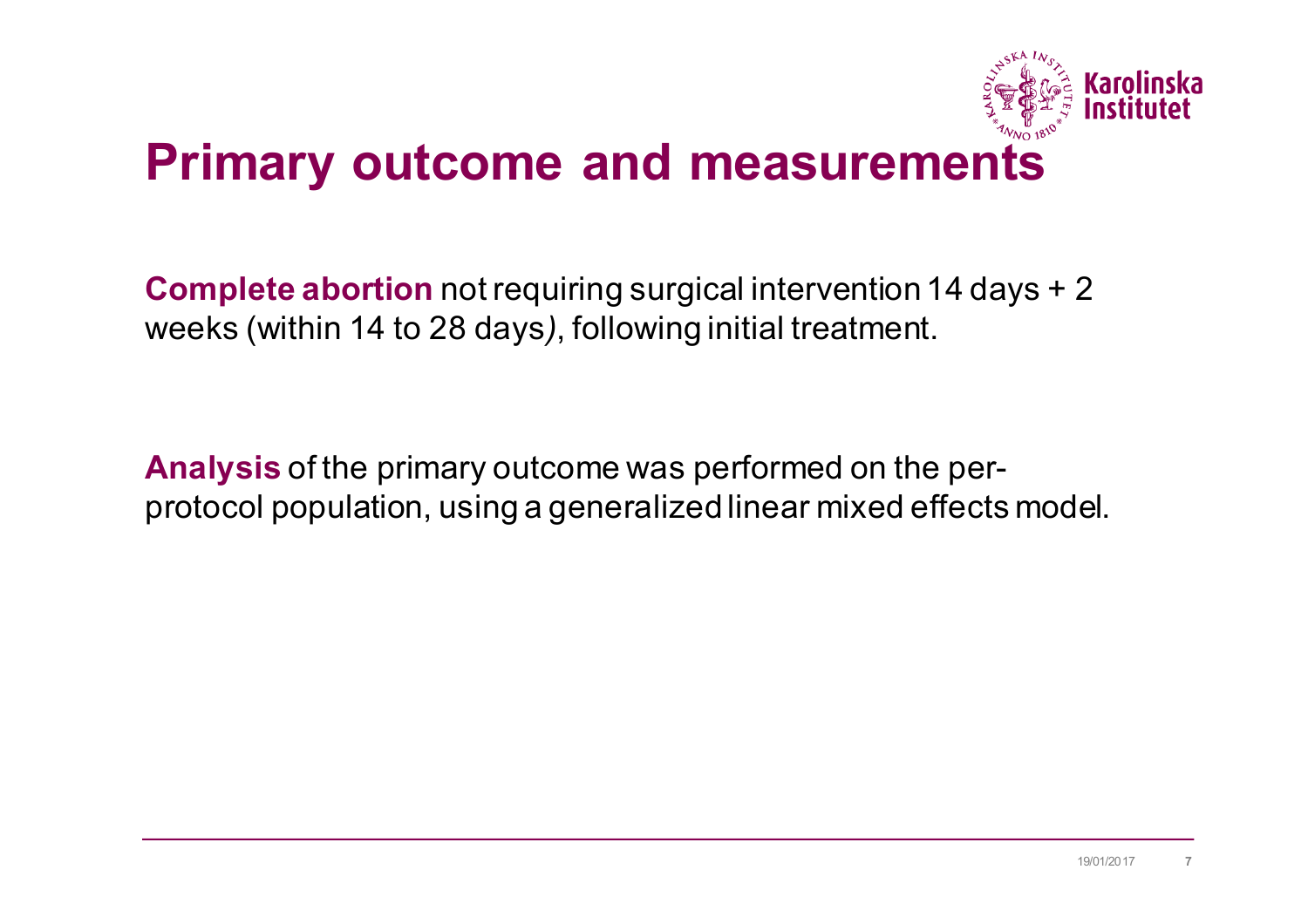

## **Findings**

In total 955 women were randomized (472 to midwife and 483 to physician) and included in the per protocol analysis.

#### **Primary outcome**

- §Women with complete abortion among midwives were 95·8% (n=452) and physicians 96·7% (n=467).
- •The model based risk difference for midwife versus physician group was -0·79% (95% CI- -2·90 to 1·35)
- §The overall proportion of women with incomplete abortion was
- 3·8%, similarly distributed between the two groups.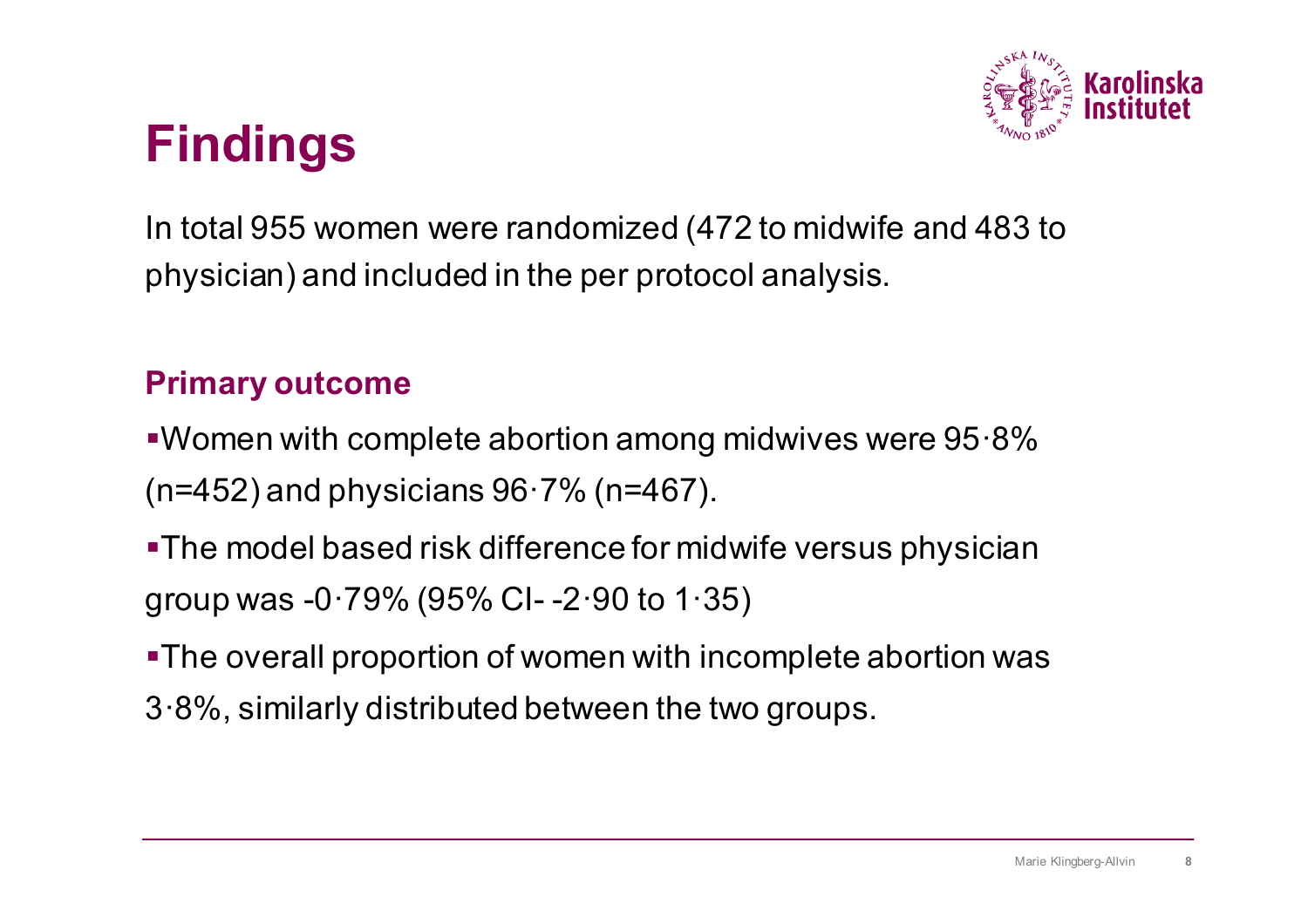

## **Clinical implications**

§Diagnosis and treatment of incomplete abortion with misoprostol by midwives is equally safe and effective as when provided by physicians, in a low resource setting.

■Scaling up midwives' involvement in treatment of incomplete abortion with misoprostol at district level would increase access to safe post abortion care.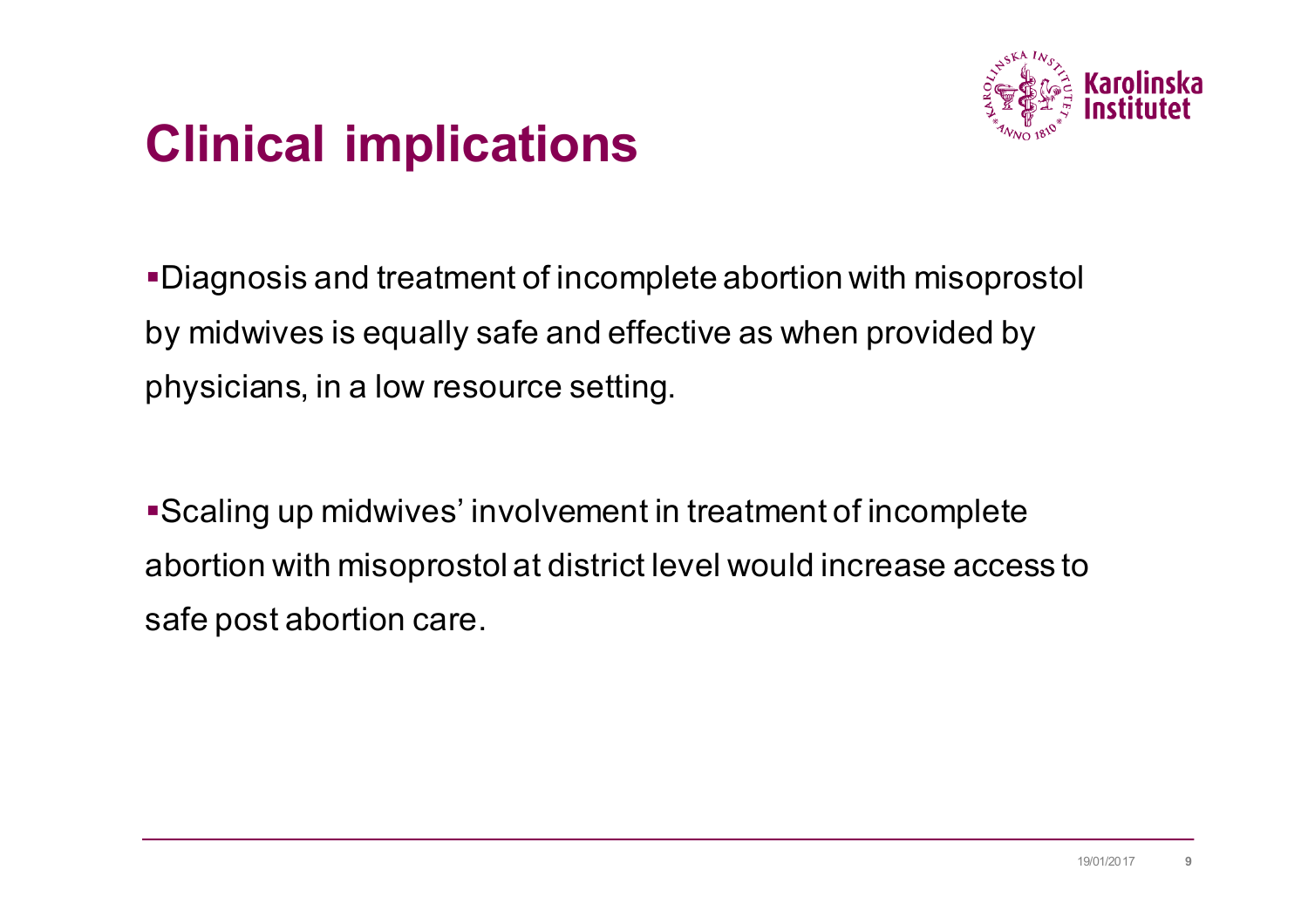#### **THELANCET-**

#### Comparison of treatment of incomplete abortion with misoprostol by physicians and midwives at district level in Uganda: a randomised controlled equivalence trial

Marie Klingbarg-Allvin", Amanda Cleeve", Susan Atuhairwe, Nazarius Mbona Turnwesigye, Elisabeth Faxelid, Josaphat Byarnugishat, Kristing Gemzell-Danielsson

#### Summary

Background Misoprostol is established for the treatment of incomplete abortion but has not been systematically Data and the provided by midwives at district level in a low-resource soution out has not vecu systematically a<br>assessed when provided by midwives at district level in a low-resource setting. We investigated the effectiven

Methods We did a multicentre randomised controlled equivalence trial at district level at six facilities in Uganda. http://dx.doi.org/10.1016 Eligibility criteria were women with signs of incomplete abortion. We randomly allocated women with first-trimester 50140-6736(14)62282-8 incomplete abortion to clinical assessment and treatment with misoprostol either by a physician or a midwife. The randomisation (1:1) was done in blocks of 12 and was stratified for study site. Primary outcome was complete "Joint first authors fjoint last authors abortion not needing surgical intervention within 14-28 days after initial treatment. The study was not masked. **School of Education, Healt** Analysis of the primary outcome was done on the per-protocol population with a generalised linear-mixed effects and Social Studies, Dalama<br>University, Falun, Sweden<br>(M.Kingberg-Alivin PhD); model. The predefined equivalence range was -4% to 4%. The trial was registered at ClinicalTrials.gov, number NCT01844024 Department of Women's an

**Children's Health** Findings From April 30, 2013, to July 21, 2014, 1108 women were assessed for eligibility. 1010 women were randomly (MED) explores assigned to each group (506 to midwife group and 504 to physician group). 955 women (472 in arous had complete abortion and 467 (96-796) in the physician group. The model-based risk difference for midwife begatmaster heats and the complete abortion and 467 (96-796) in the physician group. The model-based risk dif **Stockholm, Sweden** the two groups (4.2% [20/472] in the midwife group, 3.3% [16/483] in the physician group). No serious adverse and call Checken events were recorded cology, Mulago Hospita Kampala, Ugand

Interpretation Diagnosis and treatment of incomplete abortion with misoprostol by midwises is somally eafe and (SARUMANNO MSC effective as when provided by physicians, in a low-resource setting. Scaling up midwive incomplete abortion with misoprostol at district level would increase access to safe por (O-PLOS ONE

Funding The Swedish Research Council, Karolinska Institutet, and Dalarna University

Introduction low-resource settings, mise Unsafe abortion contributes substantially to the global a simplified, cost-effective, burden of maternal mortality and morbidity.' Most unsafe to surgical interventions."<br>abortions cours in low income countries where induced The scarcity of their



**GOPEN ACCESS** 

Health and Social Studies, Dalama University, Falun, Sweden Citation: Cleeve A. Byamugisha J. Genzellanielsson K, Mbona Turnwesigye N, Atuhainwe S, \* amanda, doeve@ki.se Faxeld E, et al. (2016) Women's Acceptability of Misconstel Treatment for Incomplete Abortion by<br>Midwives and Physicians - Secondary Outcome Analysis from a Randomized Controlled Equivalence Abstract Trial at District Level in Uganda. PLoS ONE 11(2): e0149172. doi:10.1371/journal.pone.0149172

Objective Editor: Sharon Cameron, NHS lothian and University

 $\rightarrow$   $@^{\dagger}$   $@$ 

RESEARCHARTICLE

in Uganda

Allvin

of Edinburgh, UNITED KINGDOM Received: November 11, 2015

Accepted: January 26, 2016

Methods Published: February 12, 2016 Copyright: 0 2016 Cleeve et al. This is an open access article distributed under the terms of the

Creetive Commons Attitudion License, which permits<br>unrestricted use, distribution, and reproduction in any medium, provided the original author and source are

This was an analysis of secondary outcomes from a multi-centre randomized controlled equivalence trial at district level in Uganda. Women with first trimester incomplete abortion were randomly allocated to clinical assessment and treatment with misoprostol by a physician or a midwife. The randomisation (1:1) was done in blocks of 12 and stratified for health care facility. Acceptability was measured in expectations and satisfaction at a follow up visi-

This study aimed to assess women's acceptability of diagnosis and treatment of incomplete

Women's Acceptability of Misoprostol **Treatment for Incomplete Abortion by** Midwives and Physicians - Secondary Outcome Analysis from a Randomized Controlled Equivalence Trial at District Level

Amanda Cleeve<sup>1,2∔</sup>, Josaphat Byamugisha<sup>3,4</sup>, Kristina Gemzell-Danielsson<sup>1,2</sup>,<br>Nazarius Mbona Tumwesigye<sup>5</sup>, Susan Atuhairwe<sup>3,4</sup>, Elisabeth Faxelid<sup>6</sup>, Marie Klingber

1 Department of Women's and Children's Health, Karolinska Institutet, Stockholm, Sweden, 2, WHO Center 1 vapamente orienten s'arcivetenten reuarit, nationalista posterior a societati, serior de terminalista de la provincia de la provincia de la provincia de la provincia de la provincia de la provincia del provincia de la pr



**Perommendations** 

#### Health worker roles in providing safe abortion care and post-abortion contraception

trimester with misoprostol<sup>\*</sup>

| <b>Health worker</b>                                       | <b>Recommendation</b> | <b>Justification</b>                                                                                                                                                                                                                                                                                                                                                                                                                                                                                                                     |
|------------------------------------------------------------|-----------------------|------------------------------------------------------------------------------------------------------------------------------------------------------------------------------------------------------------------------------------------------------------------------------------------------------------------------------------------------------------------------------------------------------------------------------------------------------------------------------------------------------------------------------------------|
| Specialist doctors,<br>non-specialist<br>doctors           | Recommended           | Within their typical scope of practice. No assessment of<br>the evidence was therefore conducted.                                                                                                                                                                                                                                                                                                                                                                                                                                        |
| <b>Associate and</b><br>advanced associate<br>clinicians   | Recommended           | There is moderate-certainty evidence for the safety and<br>effectiveness of medical management of incomplete<br>abortion by midwives and moderate-certainty evidence<br>for the effectiveness of medical abortion provision by<br>health worker types with similar or less comprehensive<br>basic training. Additionally, there is direct evidence that<br>these health workers can assess gestational age as part<br>of MVA provision. The option is feasible and the potential<br>to expand access to underserved populations is high. |
| <b>Midwives</b>                                            | Recommended           | There is evidence from a low-resource setting for the<br>safety and effectiveness (moderate certainty) of this<br>option and for women's overall satisfaction with the<br>provider (moderate certainty) when midwives manage<br>incomplete abortion. The option appears feasible and<br>has the potential to reduce inequities in access to safe<br>abortion.                                                                                                                                                                            |
| <b>Nurses</b>                                              | Recommended           | There is evidence for the safety, effectiveness and<br>satisfaction of providing medical abortion (moderate<br>certainty; see Table 5), and the skills required for<br>managing incomplete abortion with misoprostol are<br>similar. The option appears feasible and has the potential<br>to reduce inequities in access to safe abortion.                                                                                                                                                                                               |
| <b>Auxiliary nurses</b><br>and auxiliary nurse<br>midwives | Recommended           | There is evidence for the safety and effectiveness of<br>the provision of medical abortion in the first trimester<br>(moderate certainty; see Table 5), and the skills required<br>for managing incomplete abortion with misoprostol are<br>similar.                                                                                                                                                                                                                                                                                     |

#### 19/01/2017 Amanda Cleeve **10**

abortion with misoprostol by midwives, compared with physicians.